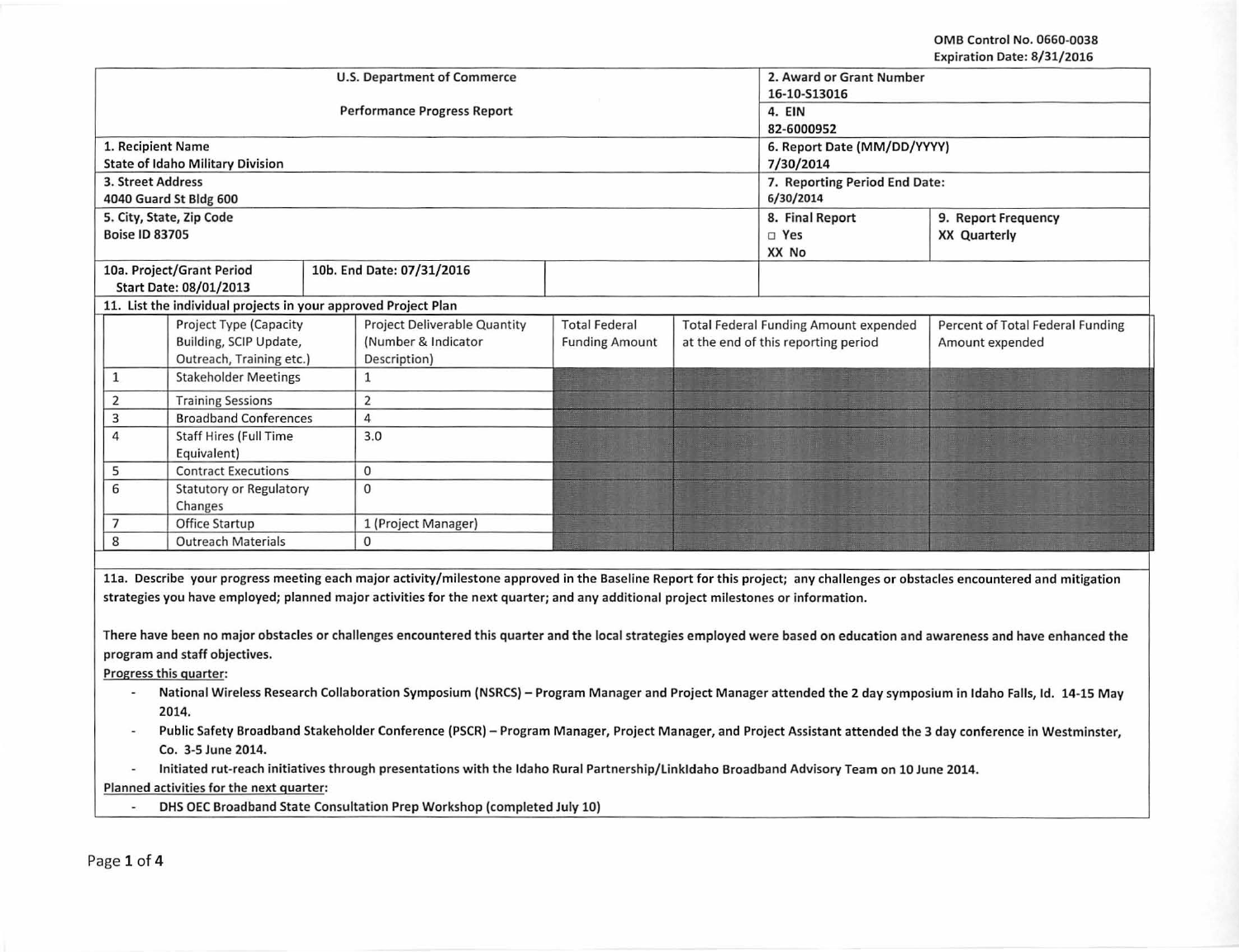- -
- First meeting of the Public Safety Broadband Advisory Group (completed July 10) Meeting with the Idaho Emergency Communications Commission (Governor appointed commission for E-911, Completed July 3)
- Scheduled Outreach appointments in July with the Ada County Emergency Communications Planning Commission (ECPC), Region 5 District lnteroperability Governance Board, Nez Perce Tribal Representative, Lewiston Police Department, Clearwater Sheriffs Office, and Clearwater Emergency Communications Manager.
- Working with neighboring states for information sharing in regards to outreach planning and governance structures.
- Contract support for technical advisor to support outreach and state consultation.
- Host the second quarterly meeting of the Public Safety Advisory Group, September 2014.<br>Continue Outreach planning opportunities
- Continue Outreach planning opportunities.

## Milestones:

- Established governance
- Established Tribal Representation
- Full SLIGP Staffing in place
- Increased level of outreach and outreach products

11b. If the project team anticipates requesting any changes to the approved Baseline Report in the next quarter, describe those below. Note that any substantive changes to the Baseline Report must be approved by the Department of Commerce before implementation.

No substantive changes anticipated this quarter.

11c. Provide any other information that would be useful to NTIA as it assesses this project's progress.

Full staff compliment has increased project output and outreach opportunities.

11d. Describe any success stories or best practices you have identified. Please be as specific as possible.

- Initial Outreach interactions have been well received and positive. FirstNet is becoming familiar with most of the groups we contact and the information presented is highly accepted as positive and beneficial.

12. Personnel

12a. If the project is not fully staffed, describe how any lack of staffing may impact the project's time line and when the project will be fully staffed.

Fully Staffed.

12b. Staffing Table

| <b>Job Title</b>       | FTE <sub>%</sub> | <b>Project(s) Assigned</b> | Change          |
|------------------------|------------------|----------------------------|-----------------|
| Program Manager        | 100%             | Program management         | Change from 81% |
| Program Assistant      | 100%             | Program support            | N/C             |
| <b>Project Manager</b> | 100%             | <b>Project Management</b>  | <b>New Hire</b> |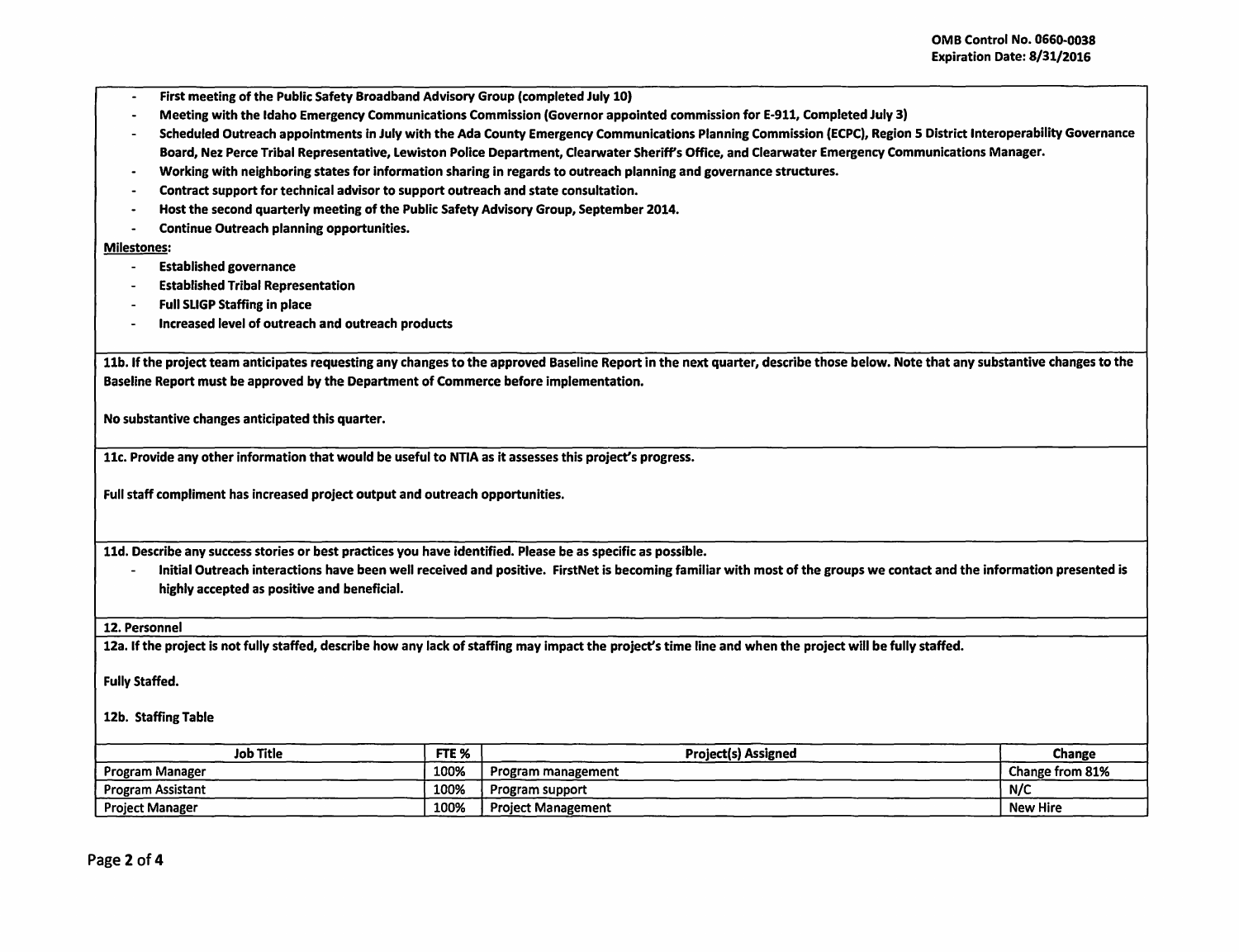| <b>Add Row</b><br><b>Remove Row</b>                                                                                                                                                             |                            |                                                 |                                       |                            |                                      |                             |                                      |                                                |                                                 |                                 |
|-------------------------------------------------------------------------------------------------------------------------------------------------------------------------------------------------|----------------------------|-------------------------------------------------|---------------------------------------|----------------------------|--------------------------------------|-----------------------------|--------------------------------------|------------------------------------------------|-------------------------------------------------|---------------------------------|
|                                                                                                                                                                                                 |                            | 13. Subcontracts (Vendors and/or Subrecipients) |                                       |                            |                                      |                             |                                      |                                                |                                                 |                                 |
|                                                                                                                                                                                                 |                            |                                                 |                                       |                            |                                      |                             |                                      |                                                |                                                 |                                 |
| 13a. Subcontracts Table - Include all subcontractors. The totals from this table must equal the "Subcontracts Total" in Question 14f.                                                           |                            |                                                 |                                       |                            |                                      |                             |                                      |                                                |                                                 |                                 |
| Name                                                                                                                                                                                            | <b>Subcontract Purpose</b> | <b>Type</b>                                     | (Vendor/Subrec.)                      | RFP/RFQ<br>Issued<br>(Y/N) | Contract<br><b>Executed</b><br>(Y/N) | <b>Start</b><br><b>Date</b> | End<br><b>Date</b>                   | <b>Total Federal</b><br><b>Funds Allocated</b> | <b>Total Matching</b><br><b>Funds Allocated</b> | <b>Project and % Assigned</b>   |
|                                                                                                                                                                                                 |                            |                                                 |                                       |                            |                                      |                             |                                      |                                                |                                                 |                                 |
| Add Row<br><b>Remove Row</b>                                                                                                                                                                    |                            |                                                 |                                       |                            |                                      |                             |                                      |                                                |                                                 |                                 |
| 13b. Describe any challenges encountered with vendors and/or subrecipients.                                                                                                                     |                            |                                                 |                                       |                            |                                      |                             |                                      |                                                |                                                 |                                 |
| Idaho has no subgrantees.                                                                                                                                                                       |                            |                                                 |                                       |                            |                                      |                             |                                      |                                                |                                                 |                                 |
| 14. Budget Worksheet                                                                                                                                                                            |                            |                                                 |                                       |                            |                                      |                             |                                      |                                                |                                                 |                                 |
|                                                                                                                                                                                                 |                            |                                                 |                                       |                            |                                      |                             |                                      |                                                |                                                 |                                 |
| Columns 2, 3 and 4 must match your current project budget for the entire award, which is the SF-424A on file.<br>Only list matching funds that the Department of Commerce has already approved. |                            |                                                 |                                       |                            |                                      |                             |                                      |                                                |                                                 |                                 |
| Project Budget Element (1)                                                                                                                                                                      |                            | <b>Federal Funds</b><br>Awarded (2)             | <b>Approved Matching</b><br>Funds (3) |                            | <b>Total Budget</b><br>(4)           |                             | <b>Federal Funds</b><br>Expended (5) | <b>Approved Matching Funds</b><br>Expended (6) |                                                 | <b>Total Funds Expended (7)</b> |
| a. Personnel Salaries                                                                                                                                                                           |                            | \$536,917.00                                    |                                       | \$160,711.00               | \$697,628.00                         |                             | \$41,955.00                          | 0.00                                           |                                                 | \$41,955.00                     |
| b. Personnel Fringe Benefits                                                                                                                                                                    |                            | \$193,290.00                                    |                                       | \$57,856.00                | \$251,146.00                         |                             | \$17,537.00                          | 0.00                                           |                                                 | \$17,537.00                     |
| c. Travel                                                                                                                                                                                       |                            | \$153,000.00                                    |                                       | 0.00                       | \$153,000.00                         |                             | \$13,926.00                          | 0.00                                           |                                                 | \$13,926.00                     |
| d. Equipment                                                                                                                                                                                    |                            | 0.00                                            |                                       | 0.00                       | 0.00                                 |                             | 0.00                                 | 0.00                                           |                                                 | 0.00                            |
| e. Materials/Supplies                                                                                                                                                                           |                            | \$127,132.00                                    |                                       | 0.00                       | \$127,132.00                         |                             | \$14,247.00                          | 0.00                                           |                                                 | \$14,247.00                     |
| f. Subcontracts Total                                                                                                                                                                           |                            | \$398,890.00                                    |                                       | 0.00                       | \$398,890.00                         |                             | 0.00                                 | 0.00                                           |                                                 | 0.00                            |
| g. Other                                                                                                                                                                                        |                            | \$7992.00                                       |                                       | \$153,994.00               | \$84,810.00                          |                             | 0.00                                 | \$22,387.00                                    |                                                 | \$22,387.00                     |
| h. Indirect                                                                                                                                                                                     |                            | \$73,021.00                                     |                                       | 0.00                       | 0.00                                 |                             | \$5949.00                            | 0.00                                           |                                                 | \$5949.00                       |
| i. Total Costs                                                                                                                                                                                  |                            | \$1,490,242.00                                  |                                       | \$372,561.00               | \$1,862,803.00                       |                             | \$93,614.00                          | \$22,387.00                                    |                                                 | \$116,001.00                    |
| j. % of Total                                                                                                                                                                                   |                            | 80%                                             |                                       | 20%                        | 100%                                 |                             | 81%                                  | 19%                                            |                                                 | 100%                            |
| 15. Certification: I certify to the best of my knowledge and belief that this report is correct and complete for performance of activities for the purpose(s) set forth in the award            |                            |                                                 |                                       |                            |                                      |                             |                                      |                                                |                                                 |                                 |